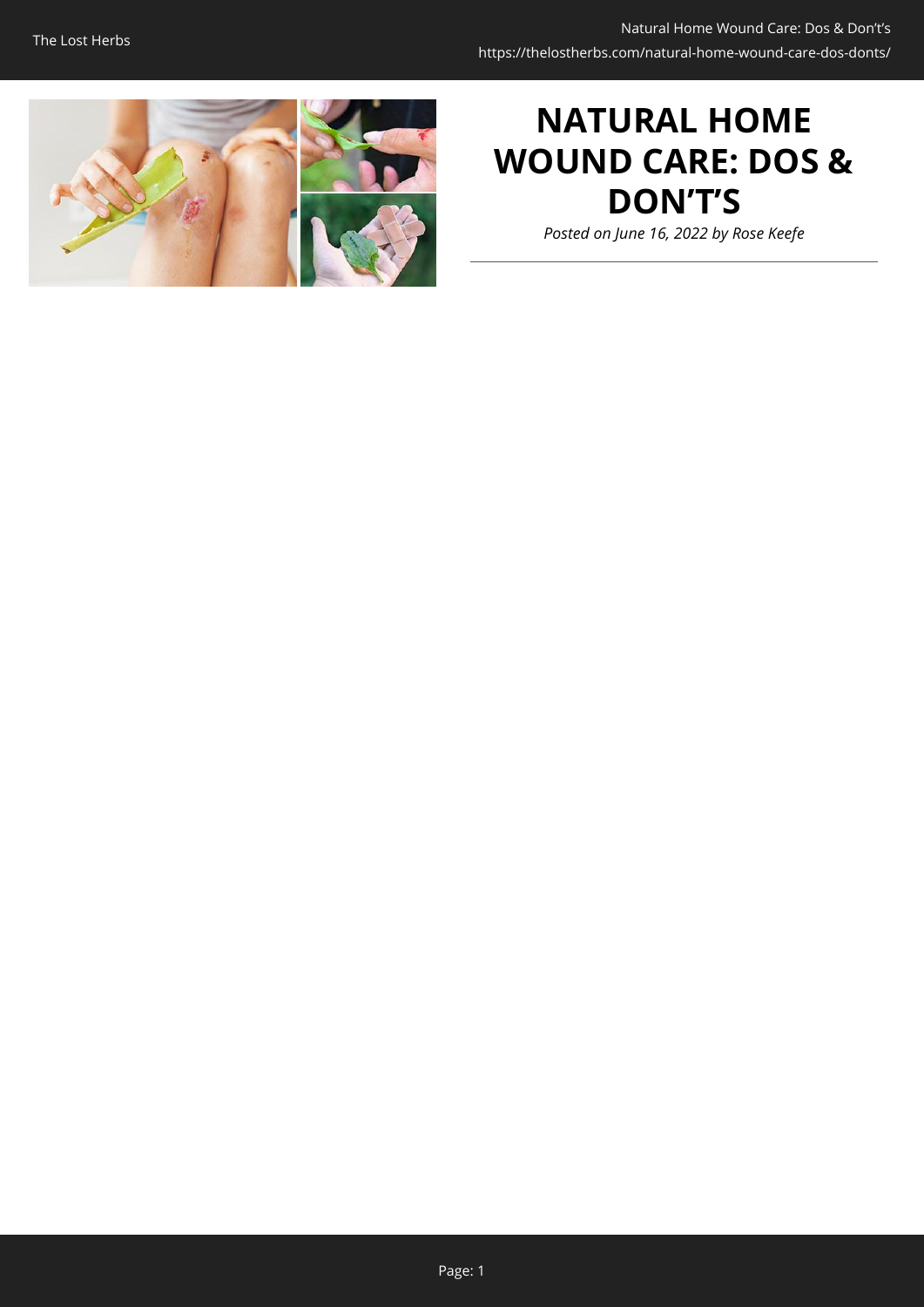Warmer days have arrived. For most of us, that means more time spent outdoors. However, hiking, strolling through the park, and going to the playground with the kids all present opportunities for scrapes and bruises.

While serious injuries should always be seen by a healthcare professional, minor wounds can be treated by natural remedies found in your kitchen or garden. After gently washing the skin with water to clear away dirt and residual bacteria, you can apply one of the soothing natural treatments highlighted in this article.

#### **Raw Honey**

The use of raw honey as a healing ointment dates back several millennia. Because it contains the enzyme glucose oxidase, it can produce hydrogen peroxide under the right conditions. However, when hydrogen peroxide is exposed to air or light, its effectiveness tends to wane fairly quickly. By producing it directly inside a bandaged wound, raw honey solves this problem, allowing healing to take place.

[This study](https://www.ncbi.nlm.nih.gov/pmc/articles/PMC3941901/) found that applying raw honey improves wound healing in acute cases, relieves burn pain, and reduces inflammation, although it had little to no effect on chronic leg ulcers. Overall, studies have supported the use of honey in medicine.

#### **Yarrow**

Yarrow (*Achillea millefolium*) contains many chemicals that may affect blood pressure and may have anti-inflammatory properties. If you live in an area where yarrow is abundant, pick some leaves and blooms and rub them together to create a mixture you can apply directly to the wound. It has been used for years to control bleeding, reduce inflammation, and heal broken skin, and some people chew on the leaves to relieve toothache pain. Dr. Nicole uses Yarrow in her [First Aid Salve](https://nicolesapothecary.com/collections/all/products/all-purpose-salve?rfsn=5642246.05c3d29&utm_source=refersion&utm_medium=affiliate&utm_campaign=5642246.05c3d29&subid=C02WoundCareFAS). [Check it](https://nicolesapothecary.com/collections/all/products/all-purpose-salve?rfsn=5642246.05c3d29&utm_source=refersion&utm_medium=affiliate&utm_campaign=5642246.05c3d29&subid=C02WoundCareFAS) [out here: ->](https://nicolesapothecary.com/collections/all/products/all-purpose-salve?rfsn=5642246.05c3d29&utm_source=refersion&utm_medium=affiliate&utm_campaign=5642246.05c3d29&subid=C02WoundCareFAS)

## **Chamomile**

Although more commonly consumed as a tea, chamomile (*Matricaria chamomilla*) can speed wound healing when applied topically. [Researchers have found](https://www.ncbi.nlm.nih.gov/pmc/articles/PMC2995283/) that chamomile can kill viruses and bacteria, including Staphylococcus aureus. It can also reduce inflammation and treat ulcers. It has even been found that chamomile can complete wound healing faster than corticosteroids.

To use, moisten a chamomile tea bag, apply it to your scrape or cut, and let the soothing natural plant oils heal the damaged tissue. If the injury is painful, you can moisten the tea bag with cold water to gently numb the area and provide relief.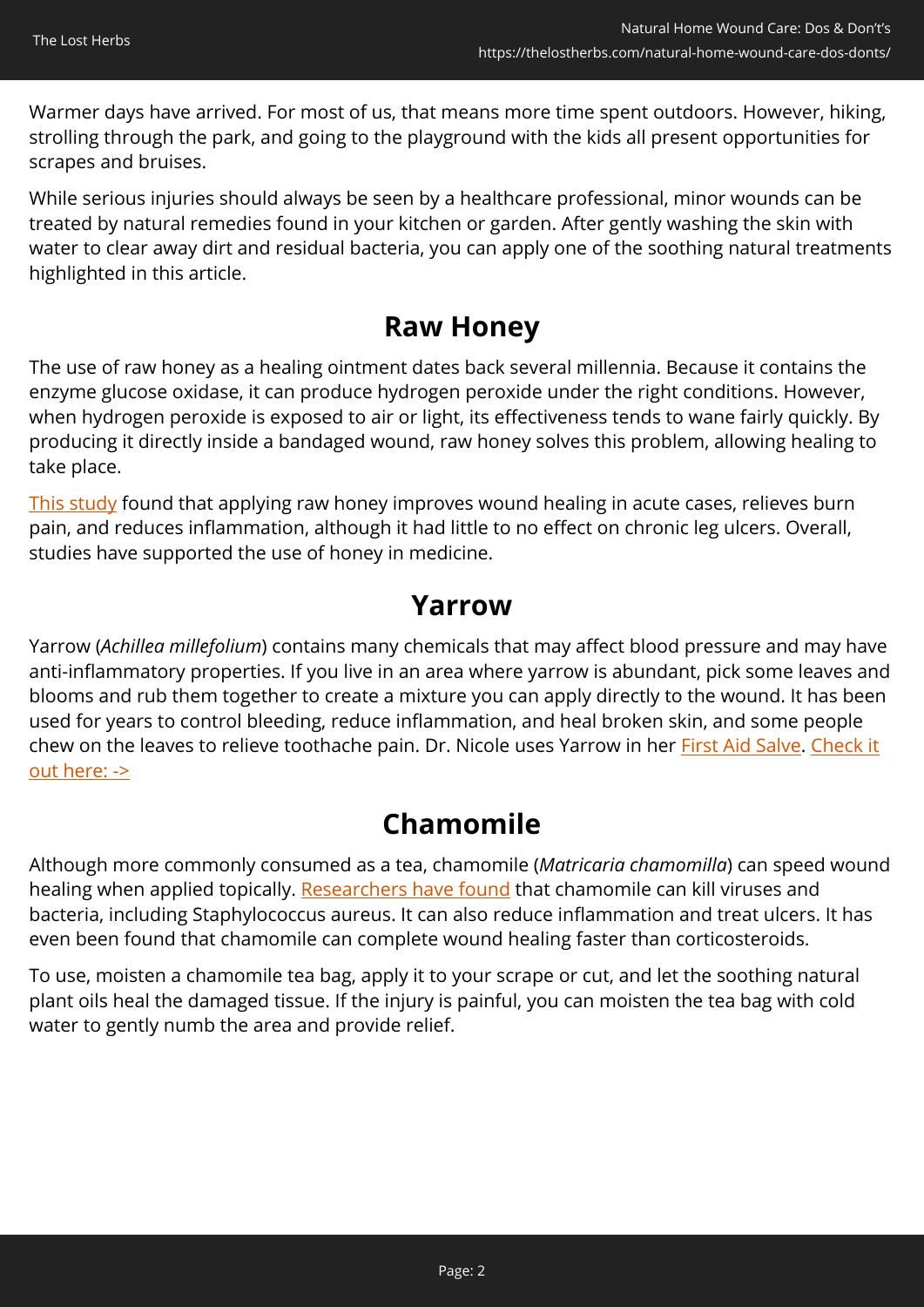## **Aloe Vera**

Aloe vera (*Aloe vera*) is a common component in commercial wound treatment products. If you have an aloe plant in your home, you can clip off a piece, squeeze out the gel, and apply it to sunburns, scrapes, and minor cuts.

Aloe vera gel not only increases collagen in wounds but alters their composition, increases collagen cross-linking, and thus promotes wound healing. Since the gel consists of 99% water, [scientific](https://www.ncbi.nlm.nih.gov/pmc/articles/PMC6330525/) [studies](https://www.ncbi.nlm.nih.gov/pmc/articles/PMC6330525/) have shown that it can increase skin flexibility and reduce fragility.

## **Turmeric**

Turmeric (*Curcuma longa*) is a popular kitchen spice that has been used for centuries as a natural antiseptic and antibiotic. Because it contains curcumin, it helps wounds heal by reducing oxidation and inflammation and limiting the intensity of your body's response, allowing the wound to heal more quickly. Researchers have found that the curcumin in turmeric can have a positive effect on collagen and tissue as well.

To use, mix one or two teaspoons (depending on the size of the wound) of turmeric with enough water to make a paste, apply it to the skin, and cover with a clean bandage. Leave for 12 to 24 hours. Repeat treatment for up to three days.

## **Cayenne Pepper**

During World War II, the U.S. Army provided its soldiers with powdered Vitamin K to treat bullet wounds. Cayenne pepper contains Vitamin K, which helps the blood to clot. [Experts suggest t](https://lifehacker.com/use-cayenne-pepper-to-stop-injuries-from-bleeding-5824693)hat Vitamin K helps control blood flow from wounds by spreading blood pressure from the wound site. Following equalization of the blood pressure around the wound, the rate of blood clotting drastically increases, thereby reducing the bleeding.

If you cut yourself in the kitchen, cover the wound with kitchen-quality cayenne pepper. It will sting but can [stop any bleeding quickly enough](https://www.marconews.com/story/life/2018/09/03/ask-pharmacist-cayenne-stopped-my-bleeding-30-seconds/1145715002/) for you to determine whether further medical care will be needed.

## **Garlic**

Garlic (*Allium sativum*) has been used by many cultures to heal wounds. Its active compound, allicin, has been shown to be antimicrobial and anti-inflammatory. Studies have shown that garlic and its extracts can stop bleeding, reduce pain, and reduce the risk of infection, thereby promoting healing.

[This study](https://journals.lww.com/dermatologicsurgery/Abstract/2020/05000/Effect_of_Topical_Garlic_on_Wound_Healing_and.8.aspx) found that patients who had surgical wounds treated with garlic experienced significantly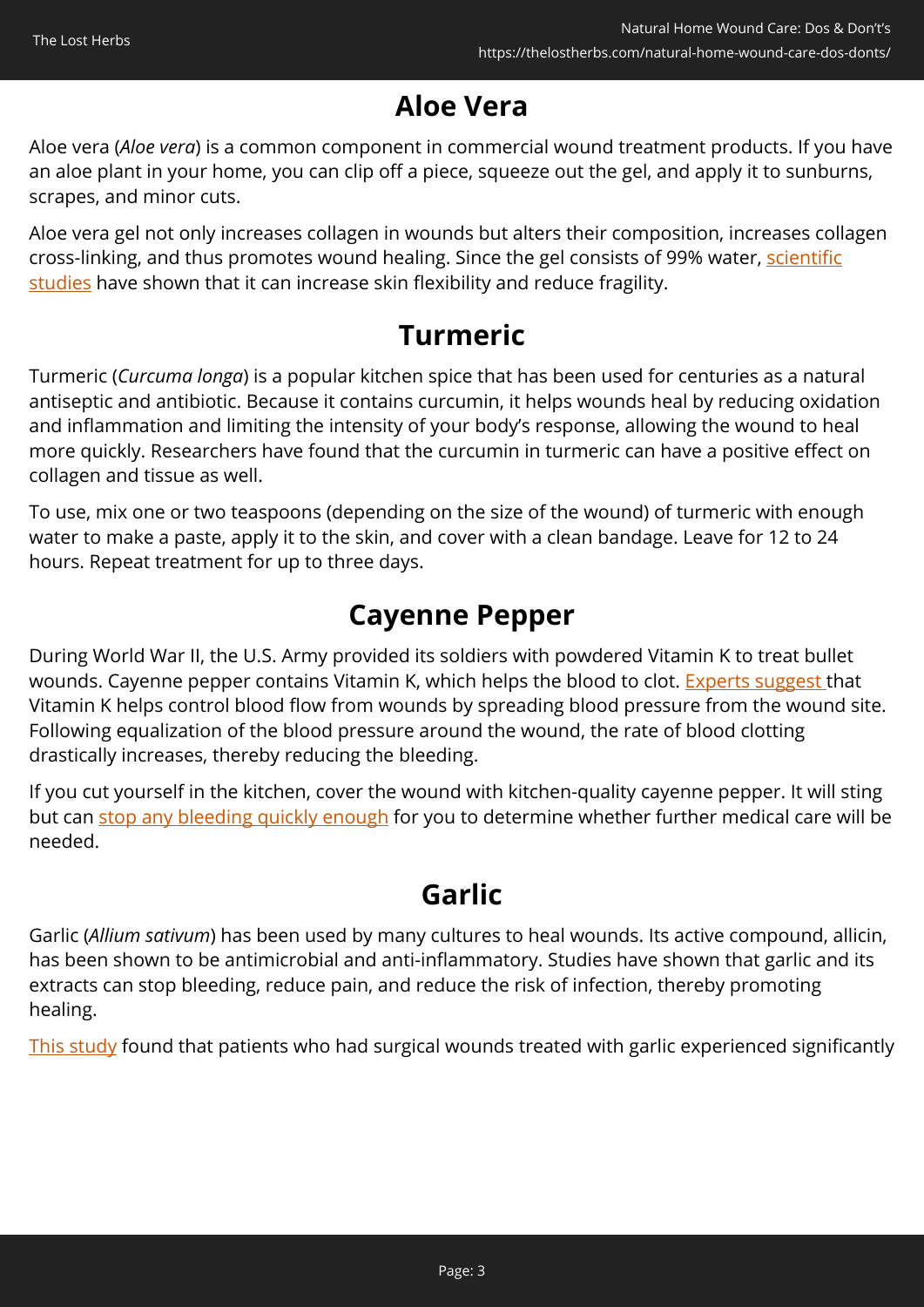better healing. If you have a bleeding wound, apply crushed or minced garlic cloves to the site and cover with a sterile gauze dressing. Reapply the garlic remedy once or twice daily and change the covering.

#### **Coconut Oil**

Although mainly known for its moisturizing properties, coconut oil is also antibacterial and antiinflammatory, so it has often been used in wound care to ease pain and prevent infection and scarring. Apply it to the affected area and cover it with a clean bandage. Reapply two or three times a day, until the wound condition improves.

## **Onion**

Onion's antibiotic properties are well known. During the U.S. Civil War, onion juice was routinely used to treat gunshot wounds, as it contained an antimicrobial compound called allicin that protected the wound from getting infected.

To use, cut an onion in half and use a blender to crush one of the halves. Mix with honey, apply to your wound, and leave for around 20 minutes before washing it off. Apply this mixture three times a day to accelerate the healing process.

## **Marigold**

Marigold (*Tagetes erecta*) is a common perennial plant found in gardens everywhere. [Studies](https://www.ncbi.nlm.nih.gov/pmc/articles/PMC4827280/) [suggest](https://www.ncbi.nlm.nih.gov/pmc/articles/PMC4827280/) that it has anti-inflammatory and antimicrobial qualities and can stimulate collagen. Marigold ointments are available in many health products stores and you can apply brewed tea bags to any cuts or scrapes. If you have a ragweed allergy, consider doing a patch test first to make sure you won't have a reaction.

## **Tea Tree Oil**

The leaves of *Melaleuca alternifolia*, a small tree native to Australia's northern states, are used to make tea tree oil. Several compounds in this oil, including terpinen-4-ol, have been shown to kill bacteria, viruses, and fungi. In addition, terpinen-4-ol seems to [activate your white blood cells](https://www.ncbi.nlm.nih.gov/pubmed/10519561), which help you fight germs. These properties make tea tree oil a valuable natural remedy for treating wounds, preventing infection, and promoting healing.

Tea tree oil can be purchased as a 100% undiluted oil. Products designed for the skin come in diluted forms, ranging from 5–50% strength, and may be used to treat minor cuts and scrapes. You can buy tea tree oil products formulated specifically for first aid purposes, so use them according to the directions on the package.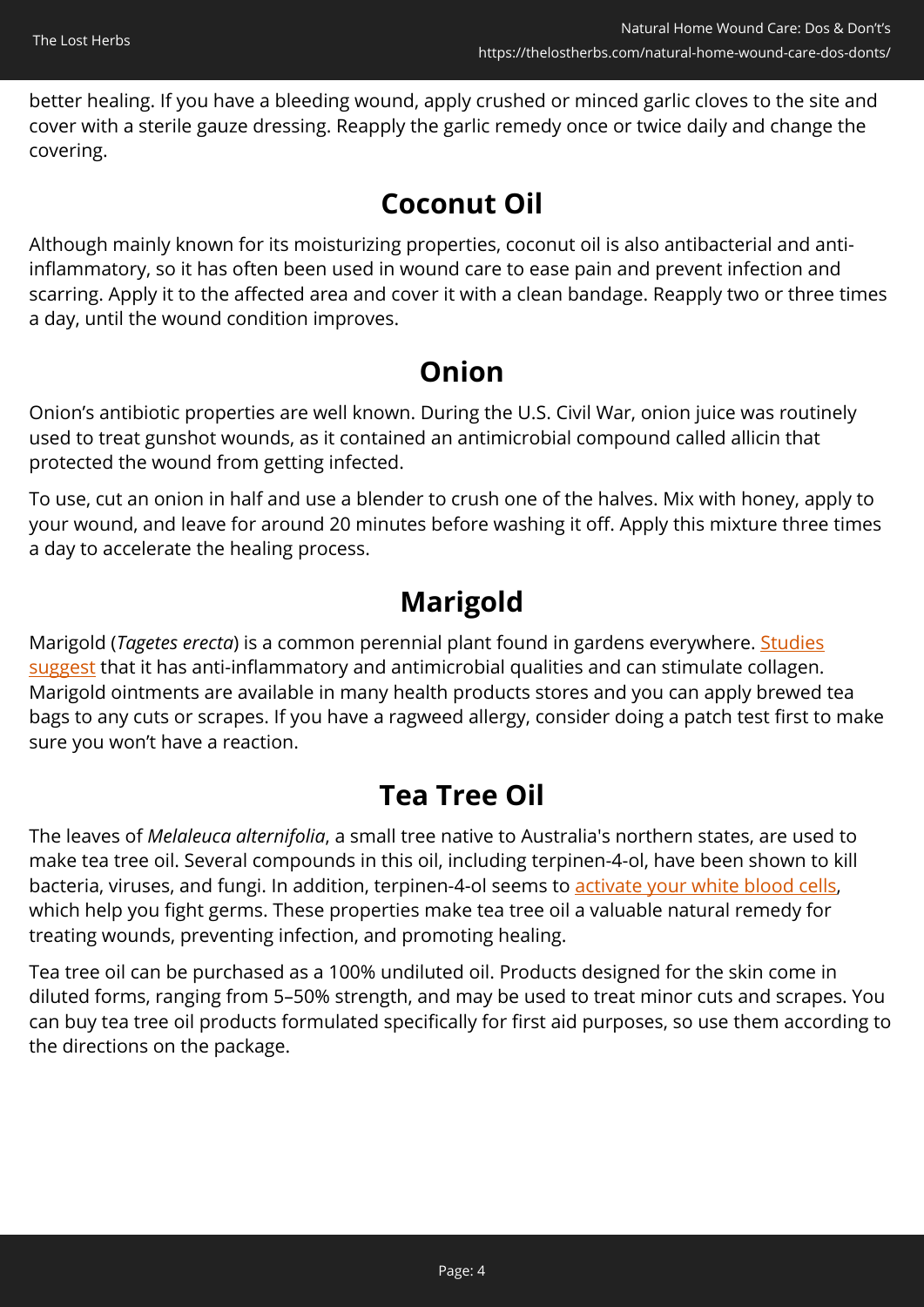## **Plantain**

Plantain ((*Plantago major*) is called the "band-aid" plant as it has soothing and anti-inflammatory properties, all thanks to a natural compound found in this plant: iridoids. Besides this, the plantain contains aglycone and aucubigenin, which have documented antimicrobial properties. As you can see, the plantain is packed with beneficial agents for the skin and, in addition, has allantoin, which promotes skin healing.

**Related: [Similar to Morphine: The Best Natural Painkiller that Grows in Your Backyard](https://hop.clickbank.net/?affiliate=easycellar&vendor=lostways&tid=C02WoundCareTLW)** (Video)

## **Wound care - Don'ts:**

- Don't soak or scrub the wound because the tissue might reopen
- Don't use alcohol, hydrogen peroxide, or plain soap on your wound. They can be harmful to healing skin and can slow the healing process. Instead, only clean your wound with salt water, sterile water, or distilled water.
- Don't put pressure on your wound. Pressure on your wound will slow healing. Limit the time you're on your wound as much as you can.
- Don't touch your wound with your bare hands
- Don't use lanolin, coal tar, or petrolatum-based products if you have sensitive skin
- Don't use abrasive or rough washcloths for skin care and wound healing.

#### **When to See your Doctor:**

Now that you know some of the do's and don'ts of wound care at home, you should also know when to contact a primary care physician. Not all wounds can be treated at home. The list below are some indications of when you should go to a wound center, after performing [first aid](https://www.mayoclinic.org/first-aid) at home.

Go to the nearest wound care clinic when:

- Your wound comes from a rusty or dirty object
- The wound is a result of an [animal bite](https://www.mayoclinic.org/first-aid/first-aid-animal-bites/basics/art-20056591)
- Wounds are a quarter-inch deep
- The wound won't stop bleeding even after putting direct pressure for over five minutes
- You think your wound requires stitches or skin staples
- The wound is on the face, or there is a [head trauma](https://www.mayoclinic.org/first-aid/first-aid-head-trauma/basics/art-20056626)
- The edges of the wound are jagged or can't be brought together
- You suspect signs and symptoms of serious wound infection

Any wound that has not started to heal in two weeks or completely healed in six weeks may benefit from specialized wound care.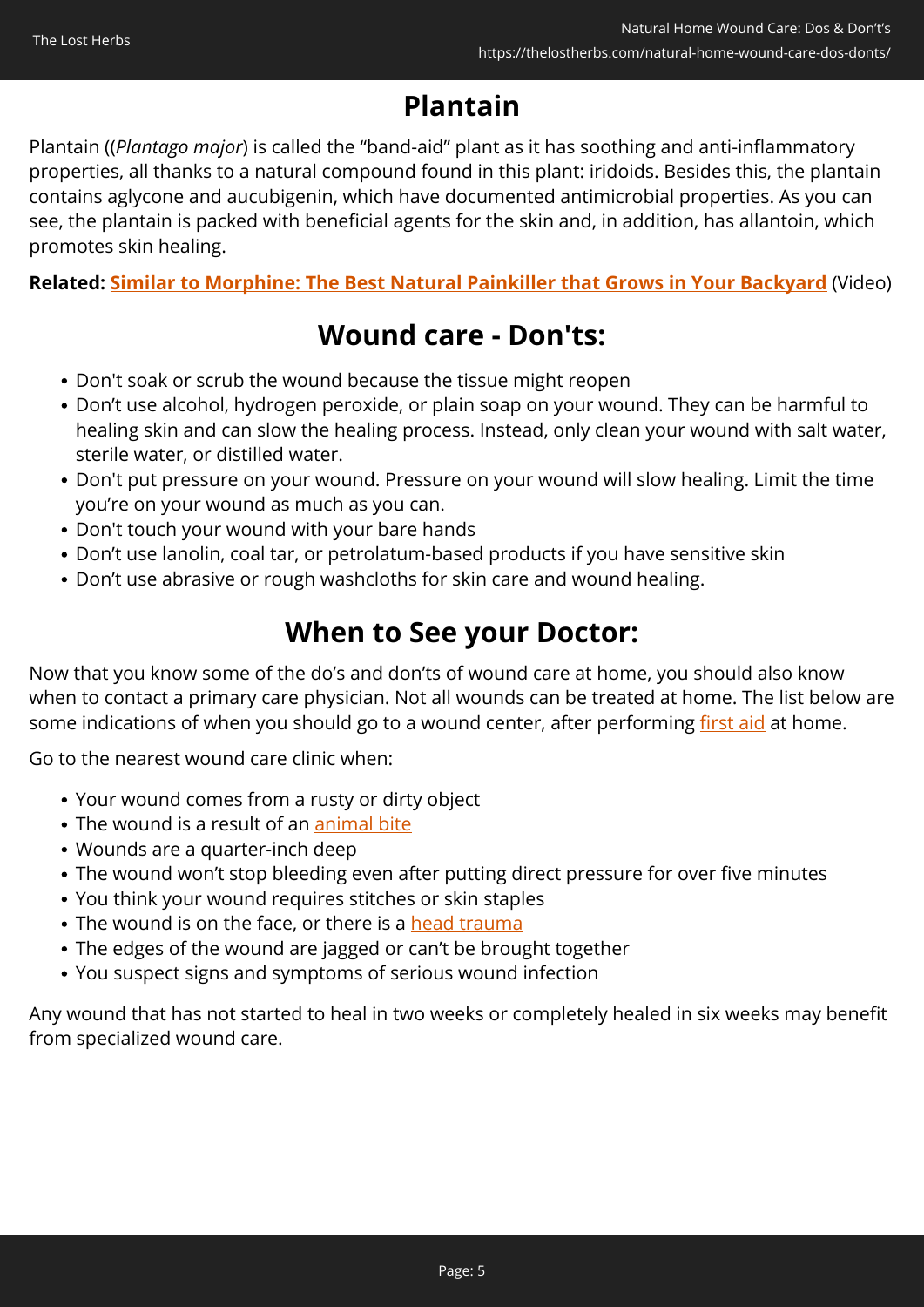Although serious wounds invariably require medical care, choosing natural remedies for the smaller cuts and scrapes that can accompany summer activities makes a lot of sense. You will reduce your family's exposure to unnecessary chemicals and support natural healing, which is always the best outcome.

#### **You may also like:**

**[How to Make a Chaparral Salve for Wounds And Skin Infections](https://thelostherbs.com/how-to-make-a-chaparral-salve-for-wounds-and-skin-infections/)**

- **[This Plant is Called The Nature's Tourniquet for a Reason](https://hop.clickbank.net/?affiliate=easycellar&vendor=bookofren&tid=C02WoundCareMK)** (Video)
- **[How to Make Black Drawing Salve for Boils, Wounds and Tick Bites](https://thelostherbs.com/how-to-make-black-drawing-salve-for-boils-wounds-and-tick-bites/)**
- **[Foraging Calendar: What to Forage in June](https://thelostherbs.com/foraging-calendar-what-to-forage-in-june/)**

**[Best Natural First Aid: Stops Bleeding In 10 Seconds!](https://thelostherbs.com/best-natural-first-aid-stops-bleeding-in-10-seconds/)**